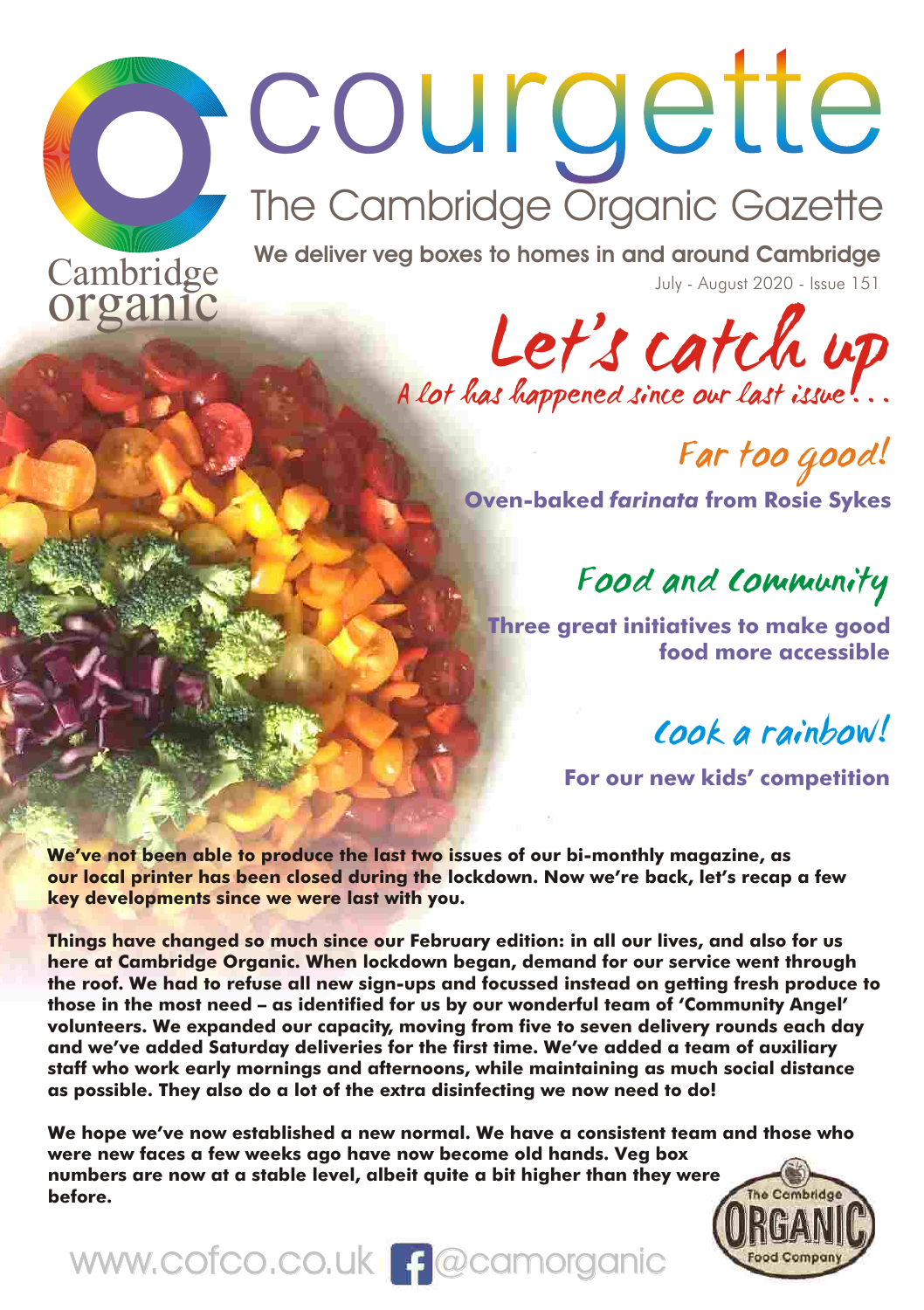

**It feels good to be writing an editorial for the Courgette magazine again.** 

**The fact that we are able to get it printed indicates that, slowly but surely, local companies are starting to open up for business again.**

**If there is one positive to come out of the coronavirus crisis, it must be the sheer number of community-spirited people who have stepped forward to do their bit. People have been volunteering at community food hubs, sewing scrubs for the NHS, or doing shopping on behalf of their neighbours. I'm quite sure that our box scheme membership includes many such Samaritans, not least those who volunteered as one of our Community Angels. It's hard to single out one person for a special mention, but Rosie Sykes has been someone whose kind and generous nature has really left an impression. Rosie is one of the most superb chefs I know, but throughout coronavirus her only thought was how could she use her skills and knowledge to help others. You can read about what Rosie has been up to on pages 6 and 7. Rosie has also very kindly written a special recipe for our magazine. I was one of the fortunate people who got to eat the dish that had been made for the recipe/photo shoot and it was sublime. I implore you to try making it for yourself!**

# Duncan writes ...

**For quite a while now, we have been talking about our 'Good Food for All' scheme, which is the means by which the Food Hub will help improve access to healthy, fresh food for people on a low income. We are therefore delighted to be working with Cambridge Food Poverty Alliance on the 'Healthy Start' veg box pilot initiative. Again, there's more on pages 6 and 7.**

**Right at the start of the lockdown, I wrote a letter about our 'Dig In for Victory' coronavirus plan. In it, I made a promise that if Cambridge Organic profited as a result of the surge in demand for our veg boxes, that I would use that money to try and make the Sustainable Food Hub vision a reality. As it turns out, the increased turnover we have experienced during coronavirus has put us in a position where we are indeed able go ahead with the Food Hub plan using our own resources. The fact that we are now in this position is entirely down to you, the members of our organic box scheme. It is through your continued support of our box scheme that we can demonstrate to the bank that we would be able to service a commercial loan. The main things that we need now are a suitable site for the building, and a huge amount of good fortune that things continue to go well for us. So, if you believe in what we are trying to achieve with the Food Hub project, and if you want to see a more just and sustainable food system in Cambridge, then the best way to help is to simply keep on receiving veg boxes from us. Thank you so much for helping us get this far already.**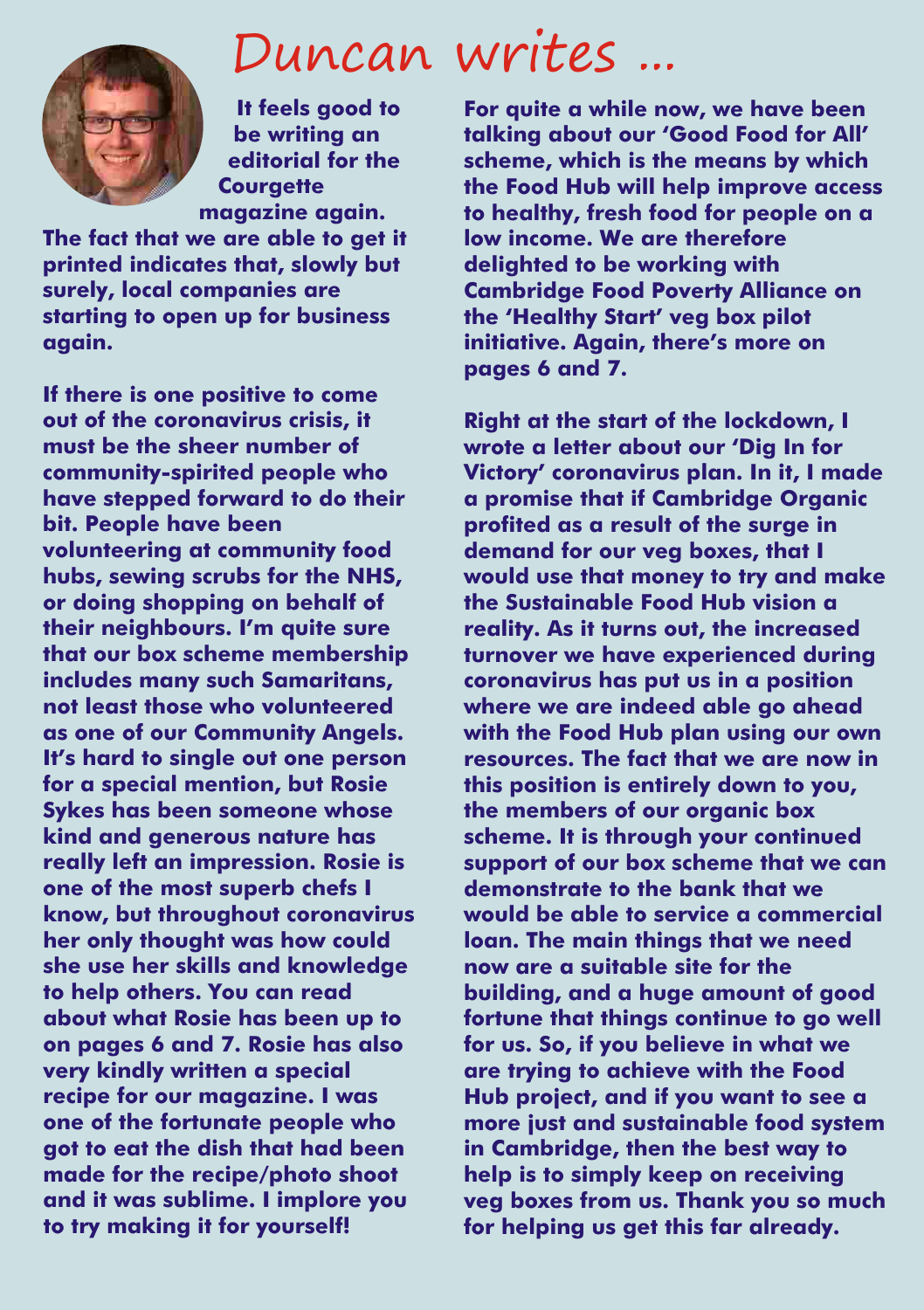

catch up on changes to our veg boxes

**further tailor their order, our Choice boxes the possibility of staff-members falling ill**  and having to be replaced at short notice, **offer an even higher level of c**<br>we streamlined our range of veg boxes **by a service, but are actually more** we streamlined our range of veg boxes. **Those changes are now likely to be straightforward to pack. Because all the**  permanent, so I wanted to take this **contents of the box are specified to the i**s the specified of the box are sp<br>connectunity to say a little hit more about a some puzzle to work out. opportunity to say a little bit more about **the decision to change some of our boxes.**

boxes gives members with bigger orders switching to a Choice box with a discount<br>the onnortunity to save money if they don't and algorizatically reduce the price difference. If need any preferences. The replacement of<br>'Favourites' boxes has involved a **diminution in service for the members who touch! used all the features available in the previous boxes. Now that we are making this permanent, I wanted to explain why we've taken this decision.**

Favourites boxes were a great idea of how **when we were struggling to cope, w**<br>we might provide a ven hox that goes **when** a sked that you be patient with any **we might provide a veg box that goes asked that you be patient with any beyond the basic, but they turned out to be mistakes made. Now that we've expanded**  incredibly difficult to pack. The bulk of our **capacity and have a fixed team a**<br>training of how to pack hoves for now **we**'d like to put all our focus back on **training of how to pack boxes for new like to put all our focus back on training of how to pack boxes for new li<br>In the complications of the complication of the packing the highest levels of customer reaching the highest levels of customer recruits focused on just the complications**  of packing Favourites boxes. If a Favourites service. We want to make sure that a<br>member had used all their ontions, there **some and services are of the highest quality** and **member had used all their options, there orders are of the highest quality and were nine different requests applying to a accuracy. There's more on how we are box which might contain only six or eight trying to ensure that the produce you**  items. It was often a logical puzzle to work **the best quality on page 7.**<br>out what, if any combination of items **the best way to help now is by letting** us out what, if any, combination of items<br>would both accommodate those **preferences and add up to the correct order! We both value your feedback and**  amount of produce allowed for that box.

Bag or box?

**Whenever, we canvassed our staff for their suggestions of making things better, a simplification of Favourites boxes was always top of their list.**

**I think it's fair to say that well under half of Favourites members used all the features available. For many, a box with a nice selection that avoided the things they really didn't like was the key thing. Our new OriginalPLUS+ boxes provide that To cope with the increased demand and service. For those who want the ability to** 

**When we made the switch away from Some changes I hope are win-wins: the Favourites boxes, we tried to offer all Favourites members the option of introduction of Large and Giant Original**  the opportunity to save money if they don't <sup>drastically reduce the price difference. If<br>the opportunity to save money if they contain the opportunity of the message, or haven't</sup> taken us up on that offer yet, please get in<br>touch!

# Catching up to our best

**At the height of the surge in demand,**  know if there's anything wrong with your<br>order! We both value your feedback and

**We're starting a consultation to decide if it's time to go back to delivering our veggies in cardboard boxes. What do you think? We know that many of you are very keen to eliminate the plastic. It's harder to gauge how many of you feel it's still important to safeguard against the transmission of the virus from one member to another via the re-use of boxes. Please email us at bagorbox@cofco.co.uk**

**The other key constituency we need to consult is our own colleagues: the primary aim of moving to the non-returnable bags was to prevent any transmission to our staff by picking up boxes. We don't want to ask any member of staff to collect boxes if they judge it unsafe.**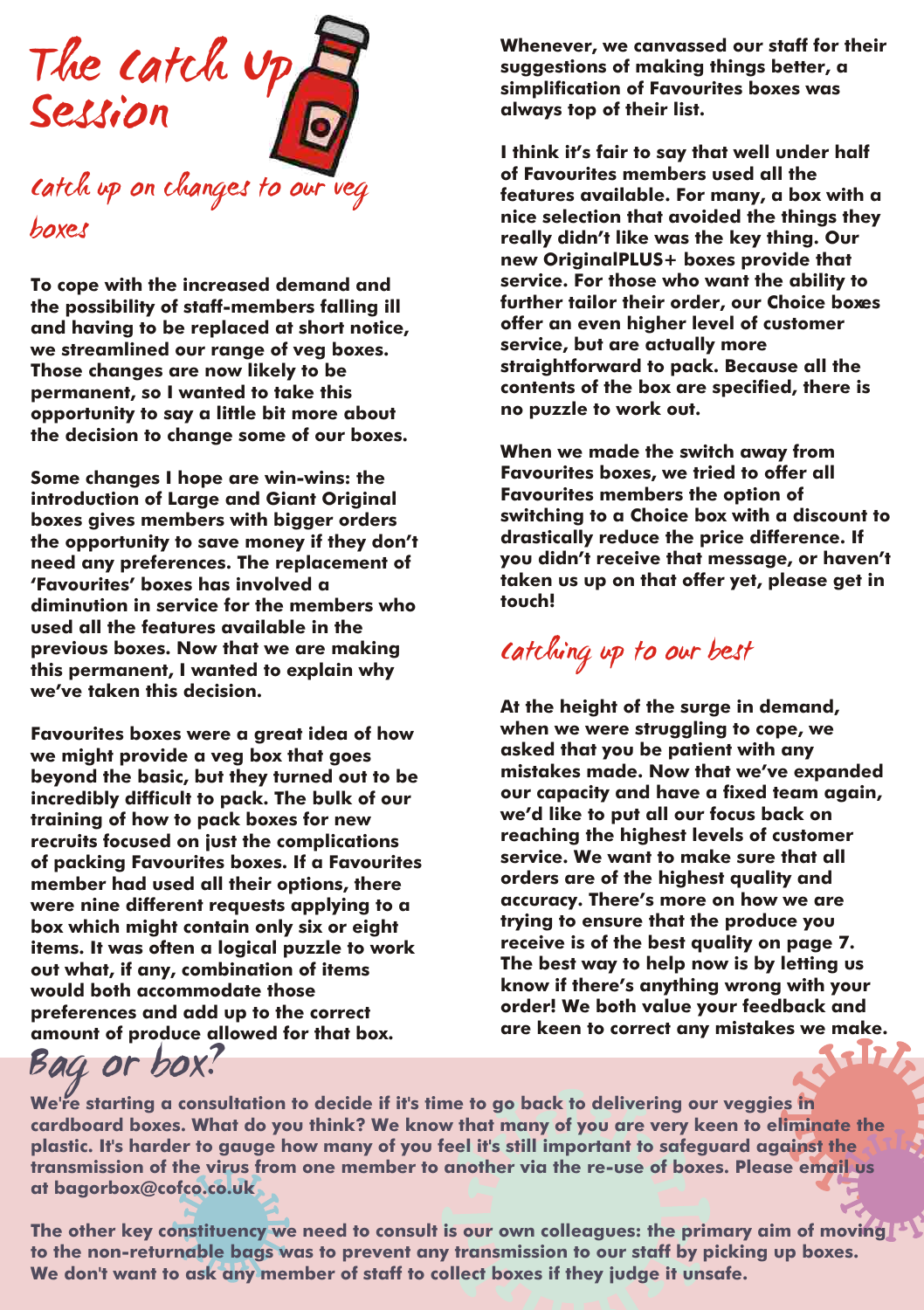# Baked farinata red pepper, courgette and olive dressing

**We're very excited to have a sneak peak of a recipe from Rosie Sykes's new book. Rosie is a local chef, food writer, budding food social entrepreneur and a wonderful friend. After the photo-shoot, we devoured the dish she had prepared, so we can certainly vouch for how delicious it is!**

**Farinata is made with chickpea flour - it is like a sort of set thick pancake. This version is vegan but it can easily become vegetarian where I would serve it with some soft goats cheese or feta crumbled into the lovely olive dressing or even on top of the farinata before baking it. I used the water from the tin of chickpeas to make the chickpea batter which gives it a very light almost eggy quality, This is the beauty of aqua fabada as this pulse water is known; it is used to make meringues and other puddings too. Farinata can be made without roast veg in it as an accompaniment in which case I tend to add rosemary and chilli flakes to the batter.** 

### **Serves 4**

**150g chickpea flour also known as gram flour**

**1/2 tsp baking powder**

**1tsp salt**

**4 tbsp olive oil**

**3 courgettes, washed and cut into 3cm thick circles**

**2 red peppers, cut in half lengthwise, seeds and top removed, each half cut into 4 long pieces**

**2 red onions, peeled and cut in 2cm thick circles**

**1 large sprig rosemary, leaves removed from thick stalk and roughly chopped 1 x 400g tin chickpeas - drained, (reserve the liquid to use in the farinata) and rinsed**

**For the dressing:**

**120g pimento stuffed olives or any olives of choice** 

- **1 clove garlic, peeled and crushed or finely grated**
	- **1 small red chilli, seeds removed and chopped (optional)**

**1 lemon, zest of half and juice of all**

**Small handful of basil, roughly torn up**

**Preheat the oven to 200ºC/gas 6 with a medium-sized roasting pan with 2 tbsp of olive oil in it to heat at the same time. When the oil is hot, throw in the courgettes, peppers and onions, the rosemary and a good dose of seasoning. Shake the pan to get them all coated in the oil and then return the veg to roast for about 25 minutes until it is all soft and yielding with a bit of colour.**

**While the veg is roasting, make the chickpea flour batter: put the flour, baking powder and salt into a bowl, make a well in the centre and whisk in the liquid from the chickpeas made up to 300ml with warm water until you have a smooth batter. Rest while the pan of vegetables is still in the oven. When the vegetables are soft and a little bit golden take them out of the oven and turn the oven up to 210ºC/gas 7. Now add the chickpeas to the pan and then 1 more tbsp of olive oil, stir everything together really well and then pour the** 

**chickpea batter on. Return to the oven to let the whole lot set and become crisp and golden brown around the edges - this will take 20 minutes or so. Check after 15 and cover if it is browning too much and not setting. While the farinata is cooking make the olive dressing. Put the olives, basil, lemon zest, chilli and garlic in the food processor and whizz to a rough paste - a bit of texture is good. Add the remaining olive oil and lemon juice and season to taste.**

**When the farinata is set, bring it out of the oven, let it sit for 5 minutes then turn out onto a board and cut into squares, serve with some of the olive dressing on top. This would be delicious with a tomato salad.**



**This recipe is from Roasting Pan Suppers (National Trust Books, £14.99) by Rosie Sykes, out on 3rd September.**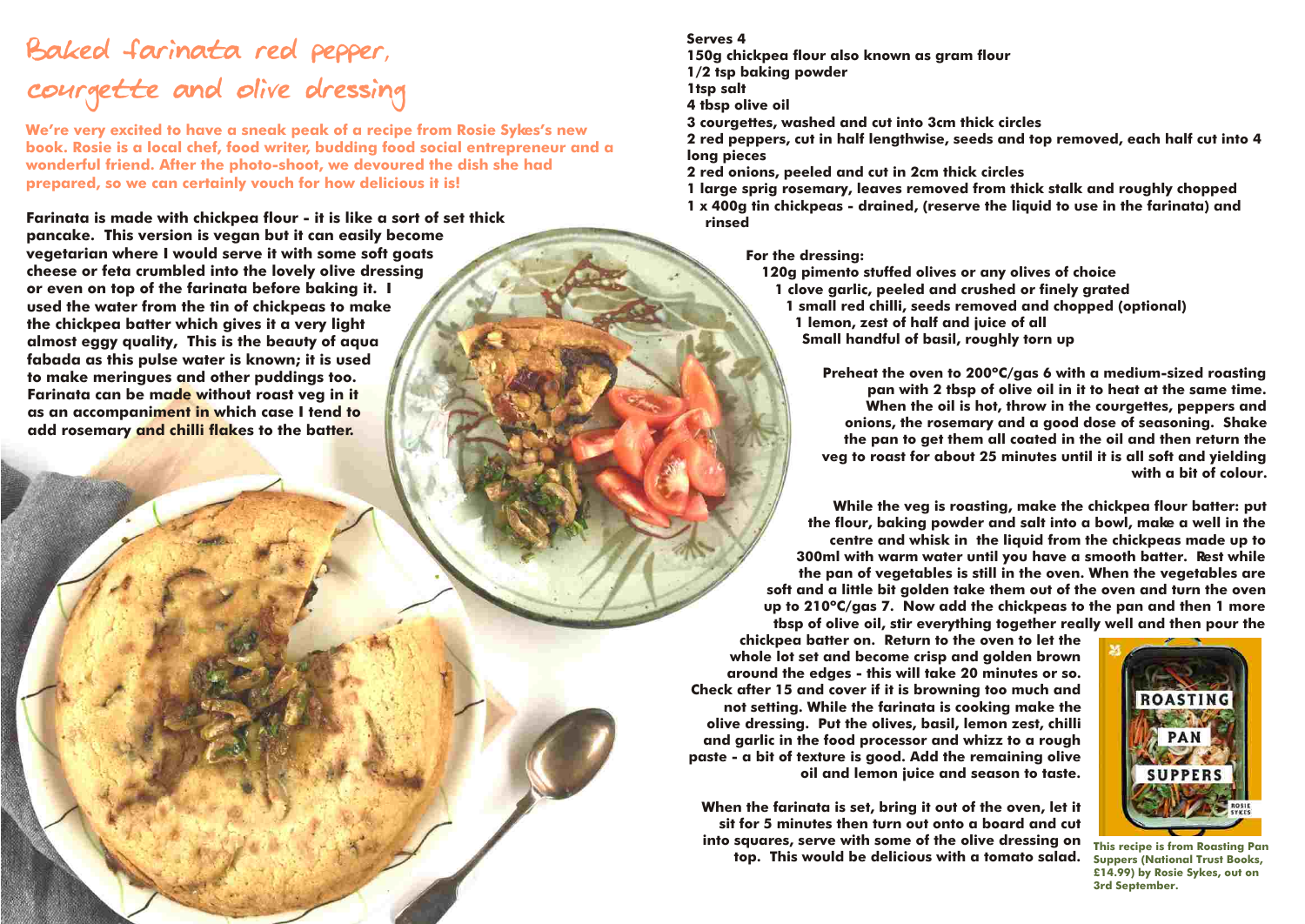Food in the time of coronavirus

# Community initiatives to combat food insecurity Cambridge Community Fridges



**are at risk of, or may be They serve a two-fold benefit: experiencing, food poverty.**

**We have been trying to do our bit to support a number of these initiatives. We have also recently started our own veg box scheme for families on a low income with the Cambridge Food Hub and the support of Cambridge Sustainable Food.**

**Before the coronavirus outbreak, Cambridge had two community fridge and there were plans to establish three more. Since the start of the pandemic, another seven community fridges have been set up across Cambridge.** 

**So, what is a community fridge? Often also called a Community Food Hub, it's much more than just a fridge. The fridges or hubs are set up in church and other community halls on advertised days each week. They accept donations of food from businesses, many of them local, and provide these donations for free to any member of the community.**  During the coronavirus pandemic<br>
large numbers of people have different principle to food banks:<br>
experienced food insecurity. Whether<br>
it was difficulty accessing online<br>
deliveries, or a new financial<br>
insecurity, the ch

**ensuring that food is available for**  However, a positive outcome of the pandemic is the way in which<br>pandemic is the way in which<br>communities have come together to<br>support each other, forming mutual<br>aid groups to look out for the most<br>vulnerable members.<br>Form **the quality required for our boxes**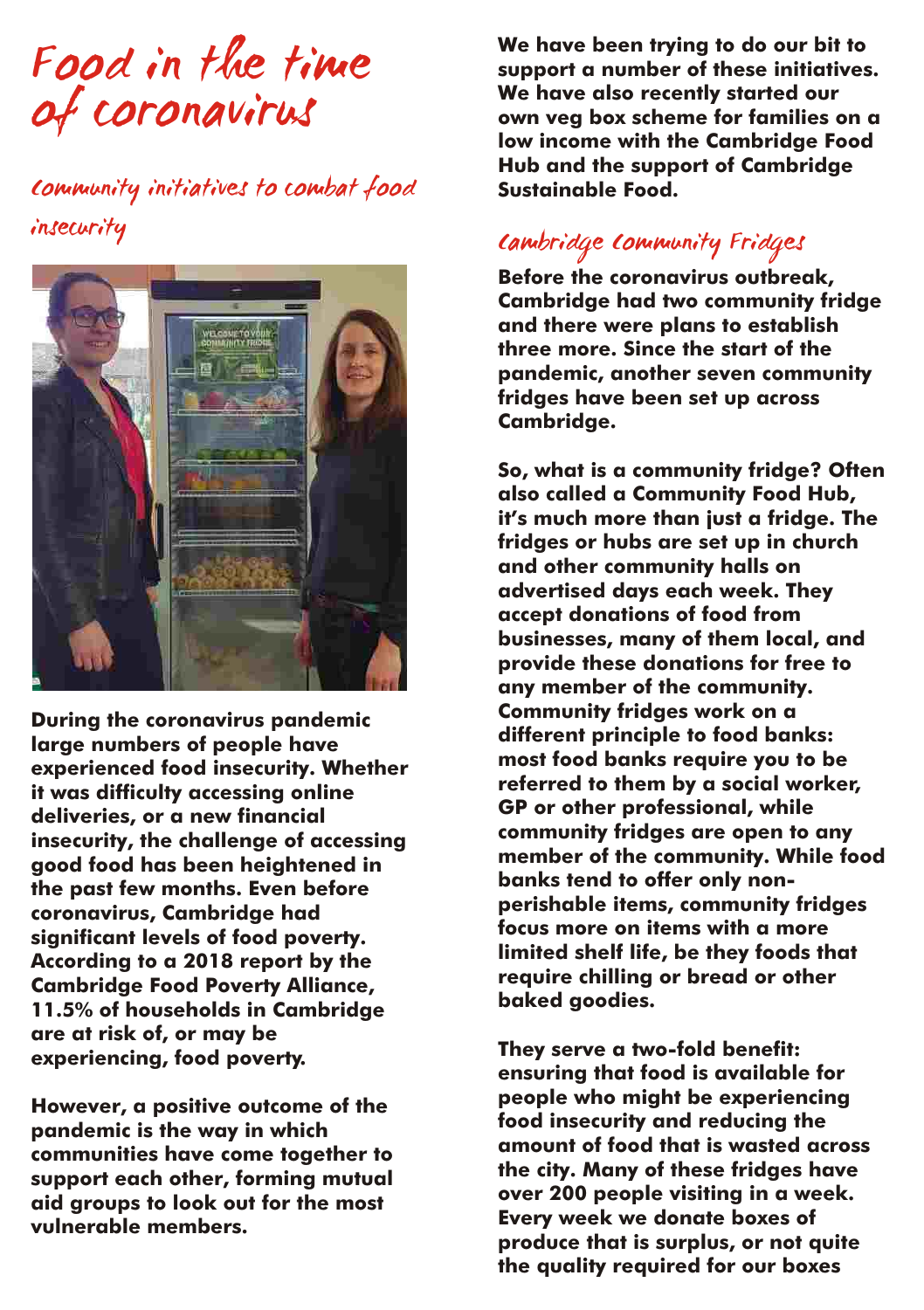**(but still perfectly edible). These** 

## Melbourn Community Meals

**Another destination for our surplus veg is to the Melbourn community Small Fruit and Veg box for the cost of meals, set up by local chefs Liz Young a Healthy Start voucher and a small and Rosie Sykes as part of the weekly membership fee. The produce Response. Using the unit and from the same top-quality source of resources provided by Steak and fruit and veg, much of it local, that Honour and Jack's Gelato, they have goes into our boxes for Cambridge been cooking meals for 160 residents Organic members. The boxes are**  in Melbourn and Meldreth. Every **come and the delivered as part of our normal**<br>week they cook a hot meal and cake: **we** rounds, meaning the delivery cost week they cook a hot meal and cake:<br>meals have included beetroot feta filo **rolls with tomato salad and bean chilli with roasted veg and cornbread For now, this is just a pilot with ten top, with desserts including pear places, but the aim is to make this**  crumble cake and yoghurt and lemon **cake (yum!). believe high quality, fresh produce** 

**Community Response is able to the pandemic have highlighted, identify which residents are in including food insecurity, will not go**  meals to their homes. This project has **ensured that families had a regular step forwards in addressing unequal source of nutritious meals during the access to good food. pandemic. It also means that food turned into delicious meals with the remember that although you may creativity and talent of skilled chefs. have missed out on this pilot scheme,** 

# Healthy Start Box Scheme

abitations are men activered as part<br>of our wholesale or collection rounds<br>ensuring it is as efficient as possible. The started our Healthy Start veg box<br>scheme. Families across Cambridae, **for whom an organic veg box is prohibitively expensive, can receive**  is not donated, or surplus. It comes **associated with them is nealiaible.** 

**should be available to everyone, The Melbourn Coronavirus regardless of income. The issues that**  away once the lockdown is over.<br>Hopefully this scheme will take us a

> **If you receive Healthy Start vouchers, we accept the vouchers as payment towards any of our veg boxes.**

# Donations up = Quality up!

**We've changed the way we plan the produce we order. We're intentionally ordering a little more than we think we need, so that we can commit to making weekly donations to the causes we are supporting. That gives us a bit more leeway in rejecting produce that isn't quite up to standard, as we know that anything we divert from going into your veg box will find a really good home with one of our community partners. So, we hope our members will benefit at the same time as the causes we support.**